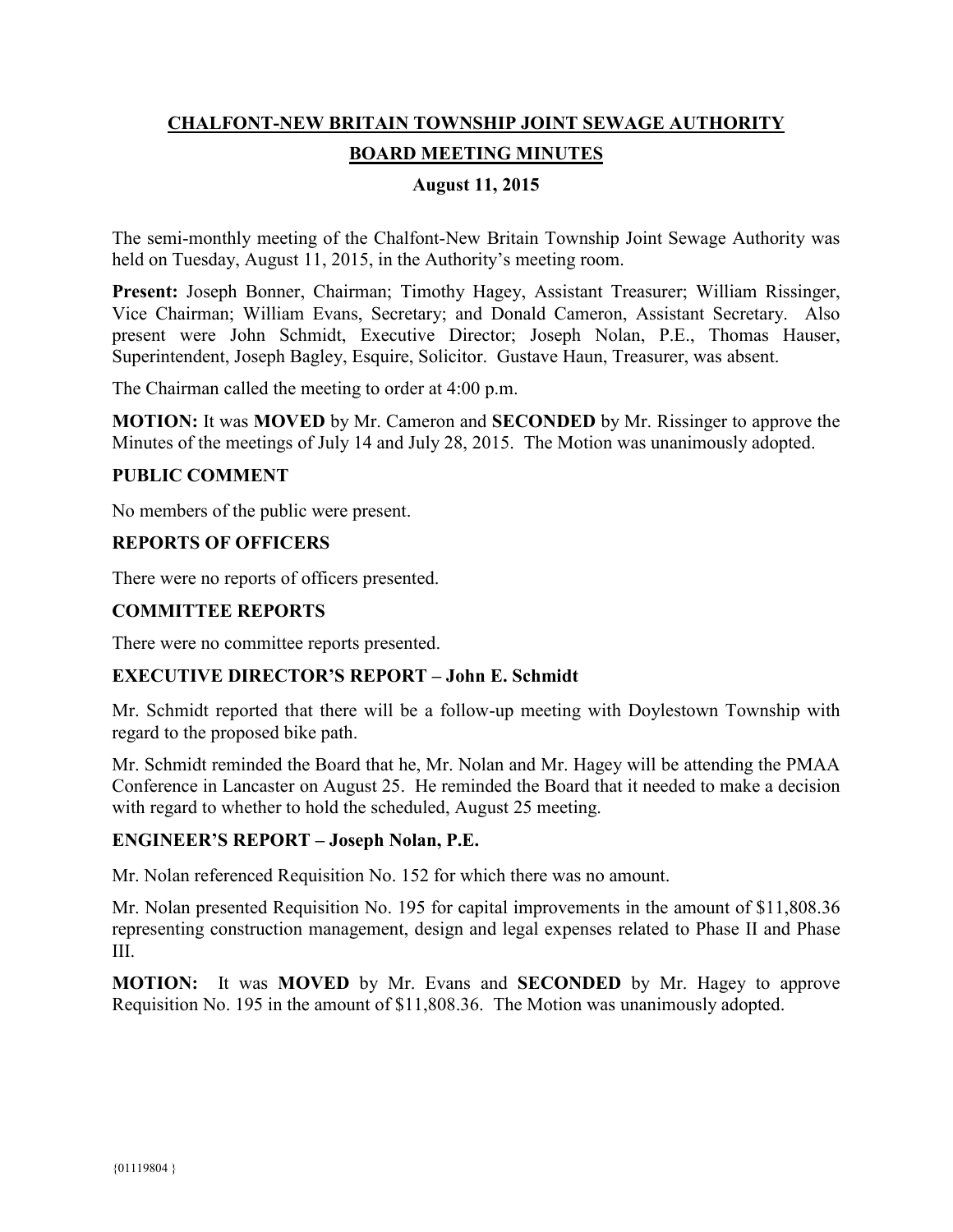# **SOLICITOR'S REPORT – Joseph Bagley, Esquire**

The Board moved into Executive Session at approximately 4:05 p.m. to discuss litigation with a contractor on the Phase II Project. The Board resumed its regular session at approximately 4:17 p.m.

The Board reached a consensus to cancel the August 25 meeting. A notice will be posted of the cancellation of the meeting.

# **TREASURER'S REPORT – Timothy Hagey, Assistant Treasurer**

Mr. Hagey reviewed the general operating expenses and the previously-approved capital improvements in the form of Requisition No. 195. Mr. Hagey reviewed payments to the Loan Fund of \$75,601.49 for Total Expenditures for the month amounting to \$277,680.93 and he recommended payment of the bills.

**MOTION:** It was **MOVED** by Mr. Hagey and **SECONDED** by Mr. Evans to approve the Total Expenditures for the month of \$277,680.93. The Motion was unanimously adopted.

Mr. Hagey next recommended payment of a disbursement to close an escrow of \$1,000.22 out of Fund 4.

**MOTION:** It was **MOVED** by Mr. Hagey and **SECONDED** by Mr. Cameron to approve an escrow disbursement in the amount of \$1,000.22 to Jim Burge. The Motion was unanimously adopted.

# **SUPERINTENDENT'S REPORT – Tom Hauser**

Mr. Hauser reported that Treatment Plant operations were much improved during the month of July.

Precipitation: 3.45 inches Average Daily Flow: 2.92 MGD Peak Day Flow: 4.19 MG

Process performance was improved. 92% of phosphorous was removed.

In the Plant, personnel completed a change of the wear shoes in the rectangular clarifiers. A broken chain on the No. 2 aerator drive was replaced. D&B Controls (TCI) completed control work in the main pump station control panel. The pinch control valve to the No. 2 DAFT was dissembled to remove a blockage. The No. 2 utility water pump shut off during the night causing a loss of utility water which caused a loss of air-conditioning to the administration building and cooling water loss to the dryer condenser, which resulted in the water pipe partially melting. The water pipe was repaired.

In the collection system, a worn volute and wear ring on the left pump at Pump Station No. 8 was replaced. Personnel plunged a homeowner vent at 201 Schoolhouse Road. A lateral was televised at 116 Fairview Lane. Personnel adjusted and replaced grade rings, and replaced frames and covers on six (6) manholes on Butler Avenue.

A question was asked of Mr. Hauser as to whether the Vactor truck transmission had been repaired. Mr. Hauser indicated that it had been repaired and that no problems currently existed.

Mr. Cameron stated that he would not be present for the September 8 meeting.